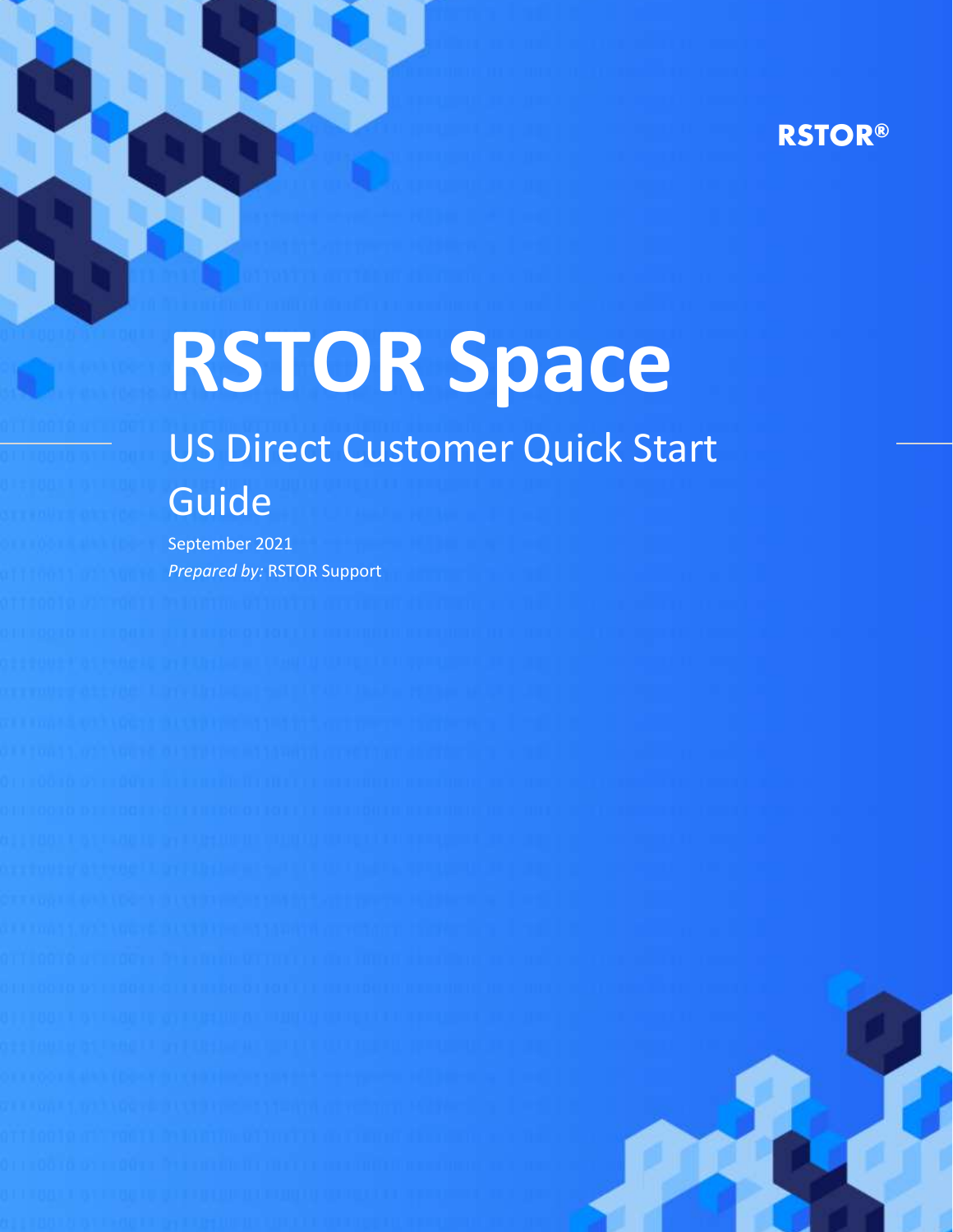

# **Table of Contents**

| $\mathbf{1}$ |                |  |
|--------------|----------------|--|
|              | 1.1            |  |
|              | 1.2            |  |
|              | 1.3            |  |
|              | 1.4            |  |
|              | $\overline{2}$ |  |
|              | 2.1            |  |
|              | 2.2            |  |
|              | 2.3            |  |
|              | 2.4            |  |
|              | 2.5            |  |
|              | 2.6            |  |
|              | 2.7            |  |
|              | 2.8            |  |
|              | 2.9            |  |
| 3            |                |  |
|              | 3.1            |  |
|              | 3.2            |  |
|              | 3.3            |  |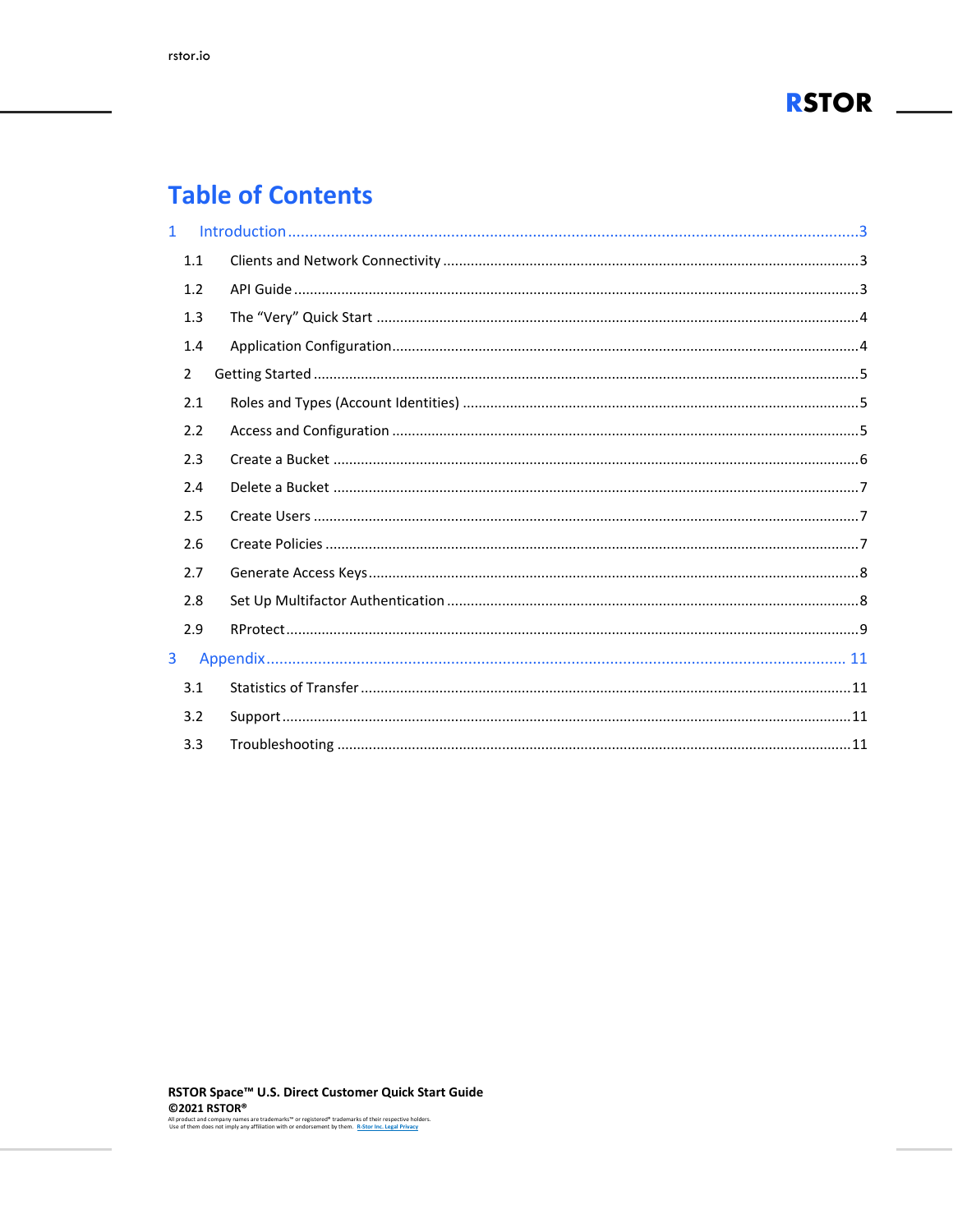

# <span id="page-2-0"></span>**1 Introduction**

**RSTOR Space™** is RSTOR's core product offering that is **S3 compatible** with public and hybrid infrastructures. RSTOR Space allows customers to safely store their data with multi-copy geographically distributed data protection, immutability options and eventually consistent replication. RSTOR Space is hyper-scalable to serve the needs of varying workload types.

As an S3 compatible storage system, RSTOR Space can easily be integrated with existing S3 compatible applications.

An **S3 bucket** is a public cloud storage resource which contains objects. The Simple Storage Service **(S3)** data model uses a flat structure, there is no hierarchy of folders and subfolders, all objects are stored inside the root of the bucket. It is possible to filter objects using prefixes and delimiters to a subset of the bucket. An object is uniquely identified by its bucket, its full name (also known as object ID) and optionally the associated metadata.

#### <span id="page-2-1"></span>**1.1 Clients and Network Connectivity**

RSTOR Space exposes an S3 compatible interface over HTTPS. The interface can be used in two ways:

Interactively:

- RSTOR's Native Web GUI, best for simplified management access [\(https://us.rstorcloud.io/signin\)](https://us.rstorcloud.io/signin)
- Third-Party S3 compatible GUI or CLI clients

Programmatically:

• Via API calls with S3 compatible SDKs or libraries with Endpoint, Access Key and Secret Key credentials

#### <span id="page-2-2"></span>**1.2 API Guide**

The API Guide is accessible from the RSTOR Space Web GUI:

#### <https://s3.us.rstorcloud.io/apidoc/index.html>

RSTOR Space Object Storage has been tested against all major SDKs for S3 clients (including but not limited to boto python library, AWS SDK Go library, AWS SDK JS library), S3 GUIs (CyberDuck, S3browser), and various S3 capable applications. Please check with RSTOR for the compatibility listing, if you do not see one applicable to your needs, let us know.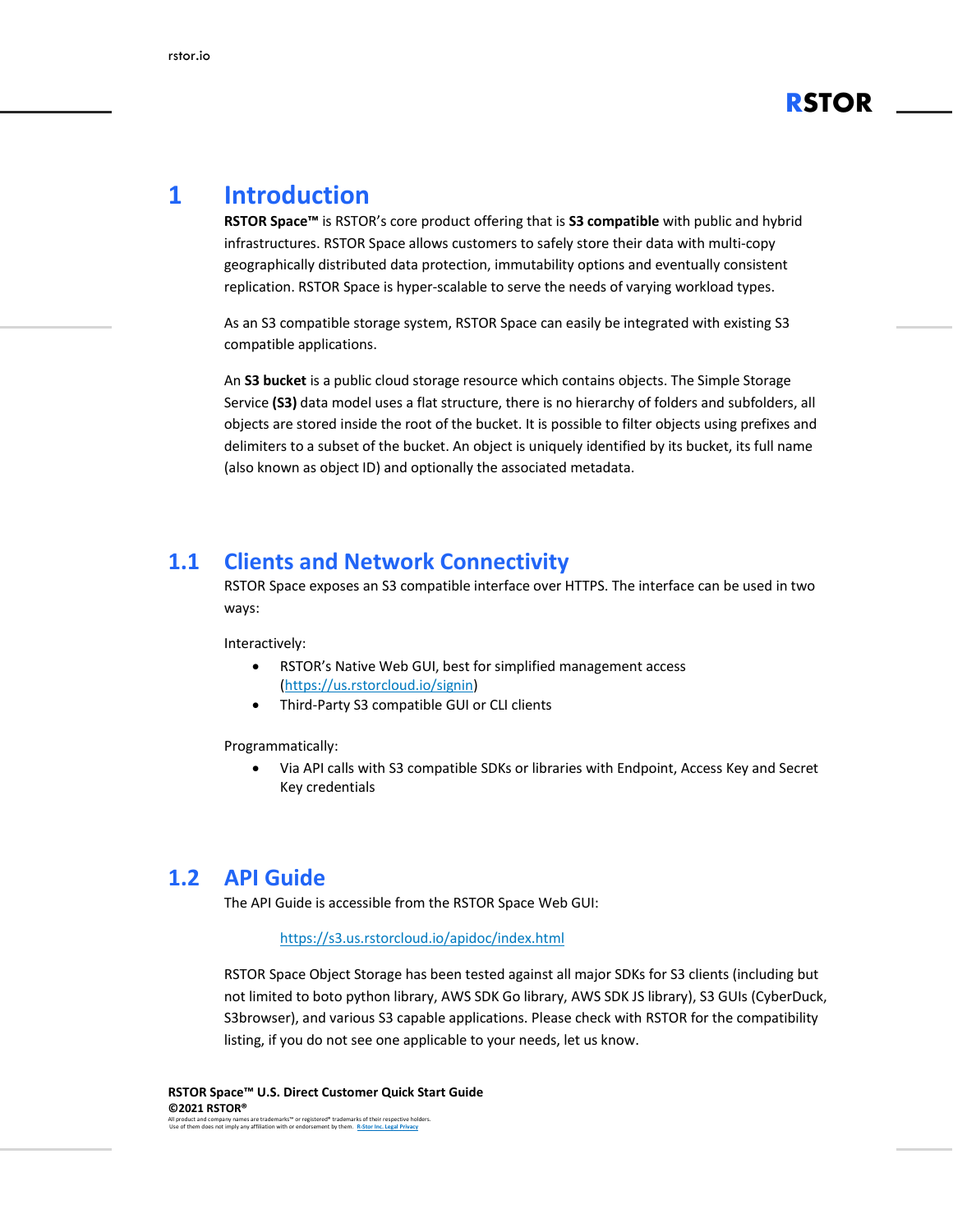# <span id="page-3-0"></span>**1.3 The "Very" Quick Start**

If you are going to use root access with no additional users:

- In the web GUI generate a key set for your user ID
- Create a bucket
- Use the keys you've generated, along with the endpoint, in your app (Cyberduck, etc.)
- Go!

All of these are discussed in much greater detail below.

# <span id="page-3-1"></span>**1.4 Application Configuration**

Most S3 compatible applications are configured in the same manner. RSTOR Space does not use the concept of regions in an end-point configuration, so it is ok to leave it using the defaults. Here is an example of an S3 Browser style application called Cyberduck (Cyberduck does not use concept of regions).

| Amazon S3          |                                                  |                   |  |  |  |  |  |
|--------------------|--------------------------------------------------|-------------------|--|--|--|--|--|
| Server:            | s3.us.rstorcloud.io                              | $443 -$<br>Port:  |  |  |  |  |  |
| URL:               | https://AKIA2MPIBUYTSSKHNU4F@s3.us.rstorcloud.io |                   |  |  |  |  |  |
|                    | Access Key ID: XXXXXXXXXXXXXXXXXXXXXXXXXXXXXX    |                   |  |  |  |  |  |
| Secret Access Key: |                                                  |                   |  |  |  |  |  |
|                    | Anonymous Login                                  |                   |  |  |  |  |  |
| SSH Private Key:   | None                                             | <b>Chaose</b>     |  |  |  |  |  |
|                    | Save Password                                    |                   |  |  |  |  |  |
|                    |                                                  | Connect<br>Cancel |  |  |  |  |  |
| More Options       |                                                  |                   |  |  |  |  |  |
| Path:              |                                                  |                   |  |  |  |  |  |
| Connect Mode:      | Default                                          |                   |  |  |  |  |  |
|                    |                                                  |                   |  |  |  |  |  |

#### **RSTOR Space™ U.S. Direct Customer Quick Start Guide ©2021 RSTOR®**

All product and company names are trademarks™ or registered® trademarks of their respective holders. Use of them does not imply any affiliation with or endorsement by them. **[R-Stor Inc. Legal Privacy](https://www.rstor.io/legal-privacy/)**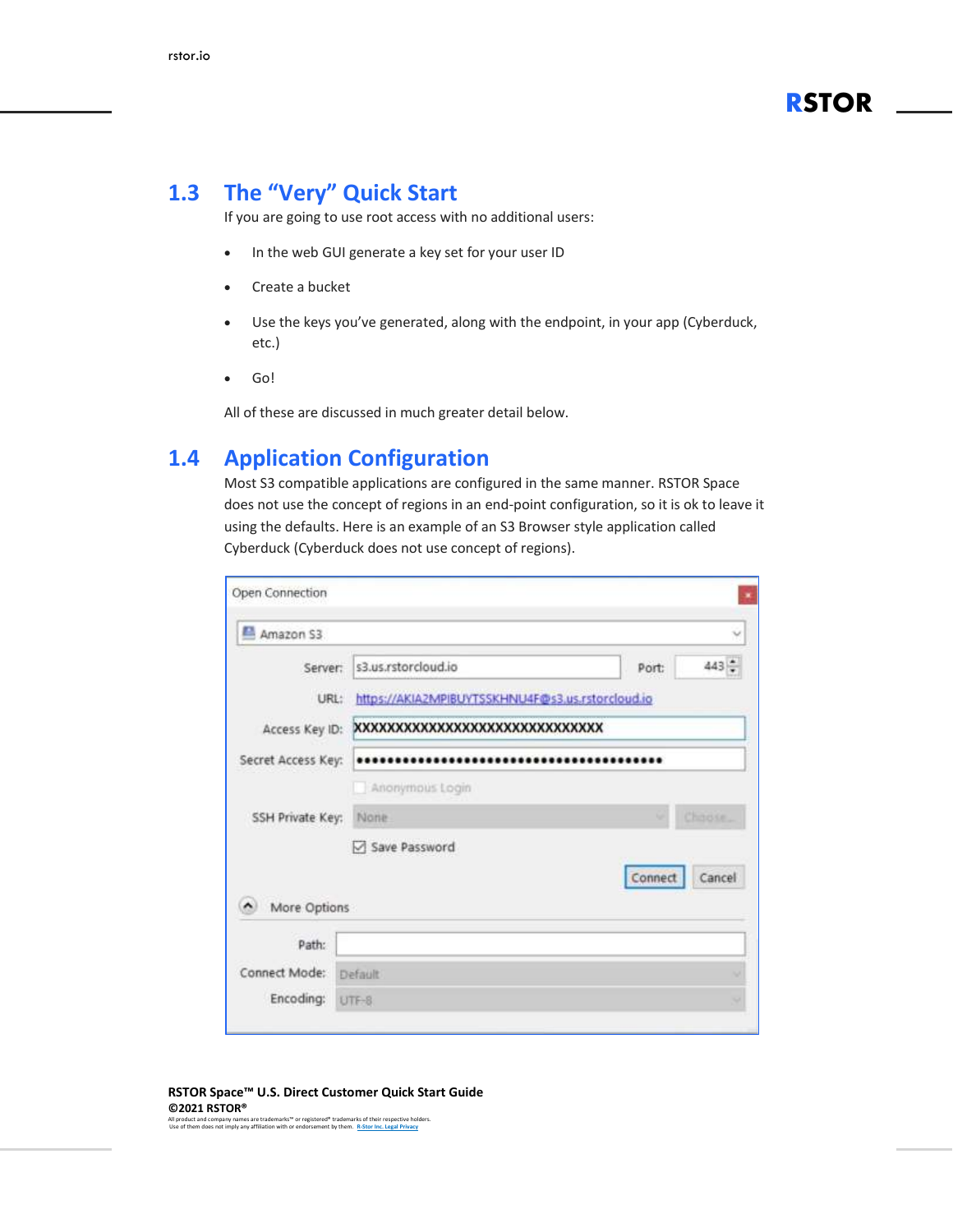# <span id="page-4-0"></span>**2 Getting Started**

Customers may access their buckets through a DNS-style or Virtual-Host convention, as well as through the web GUI:

- DNS style uses https://\$bucketname.\$endpoint/\$path/
- Virtual-Host style uses [https://\\$endpoint/\\$bucketname/\\$path](https://$endpoint/$bucketname/$path)
- <https://us.rstorcloud.io/signin>

Where \$endpoint is:

- s3.rstorcloud.io
- We support access only on port 443, using TLS v1.2 or later.

## <span id="page-4-1"></span>**2.1 Roles and Types (Account Identities)**

There are three distinct roles for those who access the RSTOR Space system:

| Role  | Description                                                                                                                                                                           |
|-------|---------------------------------------------------------------------------------------------------------------------------------------------------------------------------------------|
| Admin | Can manage users and policies, with the exception of the Root<br>account.                                                                                                             |
| Root  | The initial and main identity of the customer account. Direct customer<br>Root identities can also create access/secret key pairs for access. *The<br>Root account cannot be deleted. |
| User  | Can perform operations on buckets according to the policies that are<br>attached. It can change its own password, create access/secret key<br>pairs for access.                       |

The Root identity is assigned to the owner of the RSTOR Space account.

# <span id="page-4-2"></span>**2.2 Access and Configuration**

To access the account, use the following URL: [https://us.rstorcloud.io/signin.](https://us.rstorcloud.io/signin)

**RSTOR Space™ U.S. Direct Customer Quick Start Guide ©2021 RSTOR®** All product and company names are trademarks™ or registered® trademarks of their respective holders. Use of them does not imply any affiliation with or endorsement by them. **[R-Stor Inc. Legal Privacy](https://www.rstor.io/legal-privacy/)**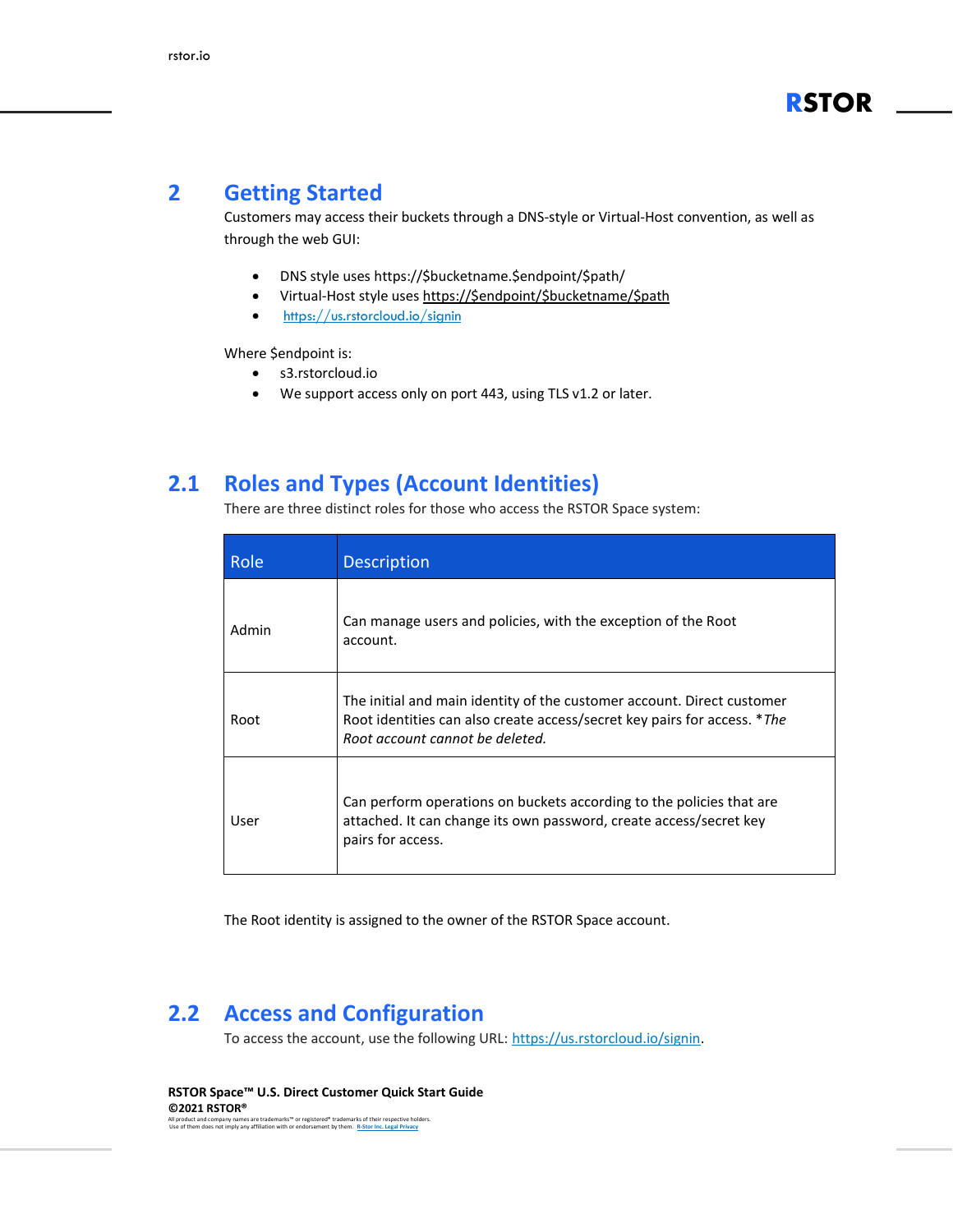\*If resetting the password, the user must wait 1 minute before repeating a password reset request. No error is returned if the user does not respect the minimum interval between requests.

**RSTOR**

Once logged in, the account page gives access to options such as configuring [MFA](#page-7-2) (multifactor [authentication\),](#page-7-2) changing the account password, and [generating](#page-7-0) keys. Click on your profile in the upper right corner of the navigation bar to locate "My Account".

#### <span id="page-5-0"></span>**2.3 Create a Bucket**

RSTOR Space leverages the concept of buckets: each bucket is a container for objects. To create a bucket, complete the following steps.

- 1. Go to "Buckets" using the top navigation bar.
- 2. Click on the "Add New Bucket" icon in the upper right corner.
- 3. A popup will appear where you can fill in the necessary information to make a bucket. You can select which sites you would like your bucket to be replicated to.

*\*If this option is not available, please contact your overarching admin as they may have disabled this setting.*

4. Through Access Mode, buckets can be set as "Private", "Public", or "Custom". Check the boxes for the permissions that you want to provide. All new buckets are private by default. To grant access to your bucket to the general public (everyone in the world), select "Public" under Access Mode. Granting public access permissions means that anyone can access files in the bucket.

The format for accessing a public bucket is: https://bucketname.endpoint.path where there is case sensitivity in the letters. Such as:

[https://s3.us.rstorcloud.io/samplefiles/createrandomfiles.sh\\*](https://s3.us.rstorcloud.io/samplefiles/createrandomfiles.sh)

All new buckets are private by default.

To change the access mode for an existing bucket:

- 1. Go to "Buckets" using the top navigation bar.
- 2. Select the wrench icon under the "Actions" column for that bucket to change the Access Mode (Private or Public) or change versioning.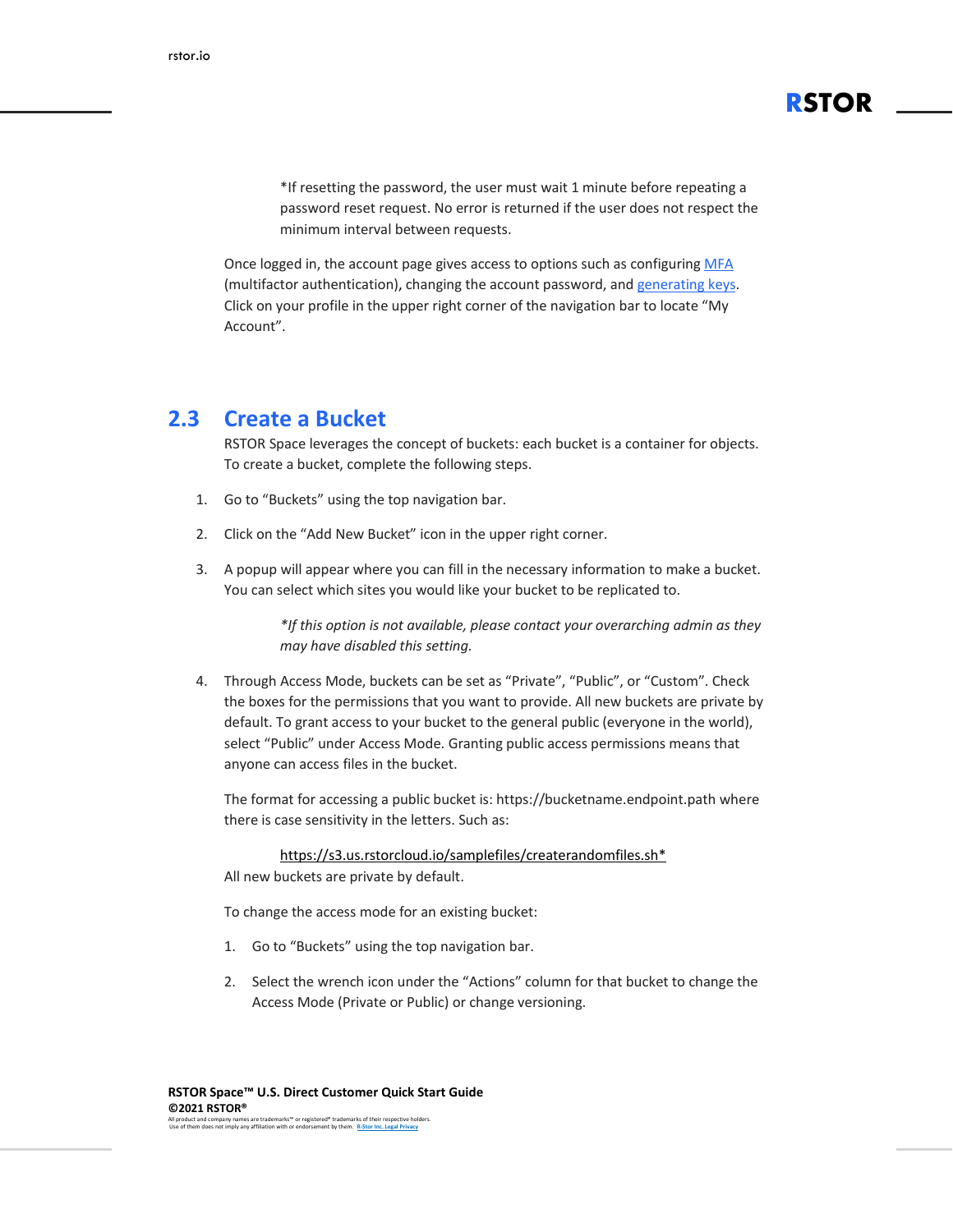

#### <span id="page-6-0"></span>**2.4 Delete a Bucket**

To delete a bucket, typically you have to empty all of its objects, folders, etc., and delete all of its associated policies. However, RSTOR offers a SuperDelete feature that deletes the bucket and its entire contents for you at once.

To use either of these, do the following:

- 1. Navigate to the "Buckets" home screen.
- 2. On the far right, beneath the "Actions" column, click on the "Trash" icon.
- 3. Here you will have the option to delete your bucket using one of the two methods talked about above. Use the dropdown menu to choose your deletion option. Remember that if you decide to proceed with SuperDelete, you should *not* close or refresh your browser and the command may need to be run several times.

#### <span id="page-6-1"></span>**2.5 Create Users**

To create a new user, follow the next steps.

- 1. Click on the "Users" tab on the side bar at the bottom of the window then click the round icon in the top right corner to add a user.
- 2. Provide the email you would like to give access to. The email address is not validated, and is only used for login purposes or to send password reset links.
- 3. After that has been provided, press "Create User".
- 4. Once created, you can edit what permissions the new sub-user has by clicking on their email in the Users page. The notification is not sent to the user automatically. The user should be notified separately, though in the case of a password reset there is an option to send the link to the user email used in the account credentials.

#### <span id="page-6-2"></span>**2.6 Create Policies**

To create policies in your RSTOR Space bucket, begin by accessing the Policies menu from the main bar.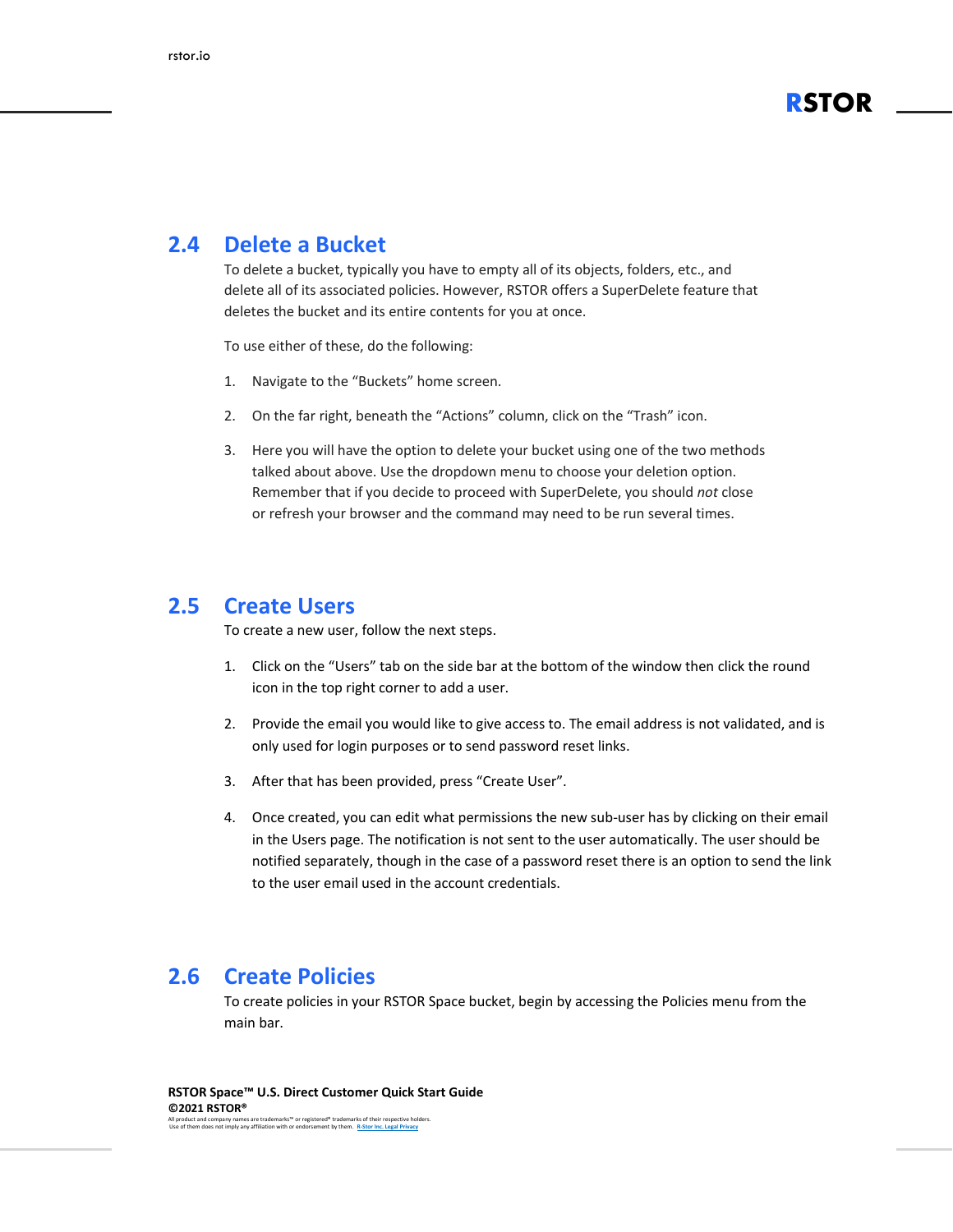

- 1. Click the create policies button in the top right corner. This will open up a screen that will allow you to input a name and description for your new policy.
- 2. The option to select a bucket is located underneath the naming schema. Once a bucket is selected you will have the option to control what permissions to apply to that bucket.
- 3. Once the options are selected, press save, and those permissions will now apply to the bucket.

# <span id="page-7-0"></span>**2.7 Generate Access Keys**

It is important to note the following about access keys.

- A ROOT user without an {AccessKeyID, SecretAccessKey} pair cannot generate a presigned link. The request will not send a valid credentials object and will fail.
- The current user cannot generate a pre-signed link without an {AccessKeyID, SecretAccessKey} pair.
- The ROOT user of an account does not have an {AccessKeyID, SecretAccessKey} pair generated for them by default.
- 1. To create application credentials (access/secret key pairs) for the account, go to the RSTOR Portal and click on your name in the upper right corner. From there choose "MY ACCOUNT".
- 2. Select "+ GENERATE KEY" in the bottom right corner.
- 3. Download the CSV key and manage as you normally would, such as with a password manager.
- 4. Once downloaded, use your favorite .csv compatible application (Excel, Google Sheets, Numbers) to view the contents. For a onetime view, select the "eye" icon for the secret key.

\*Note that multiple key pairs may be created for an account.

# <span id="page-7-1"></span>**2.8 Set Up Multifactor Authentication**

<span id="page-7-2"></span>1. To begin set up for multifactor authentication, access your accounts page by clicking on the top right corner of the UI where your name is listed and choosing "My Account."

**RSTOR Space™ U.S. Direct Customer Quick Start Guide ©2021 RSTOR®** All product and company names are trademarks™ or registered® trademarks of their respective holders. Use of them does not imply any affiliation with or endorsement by them. **[R-Stor Inc. Legal Privacy](https://www.rstor.io/legal-privacy/)**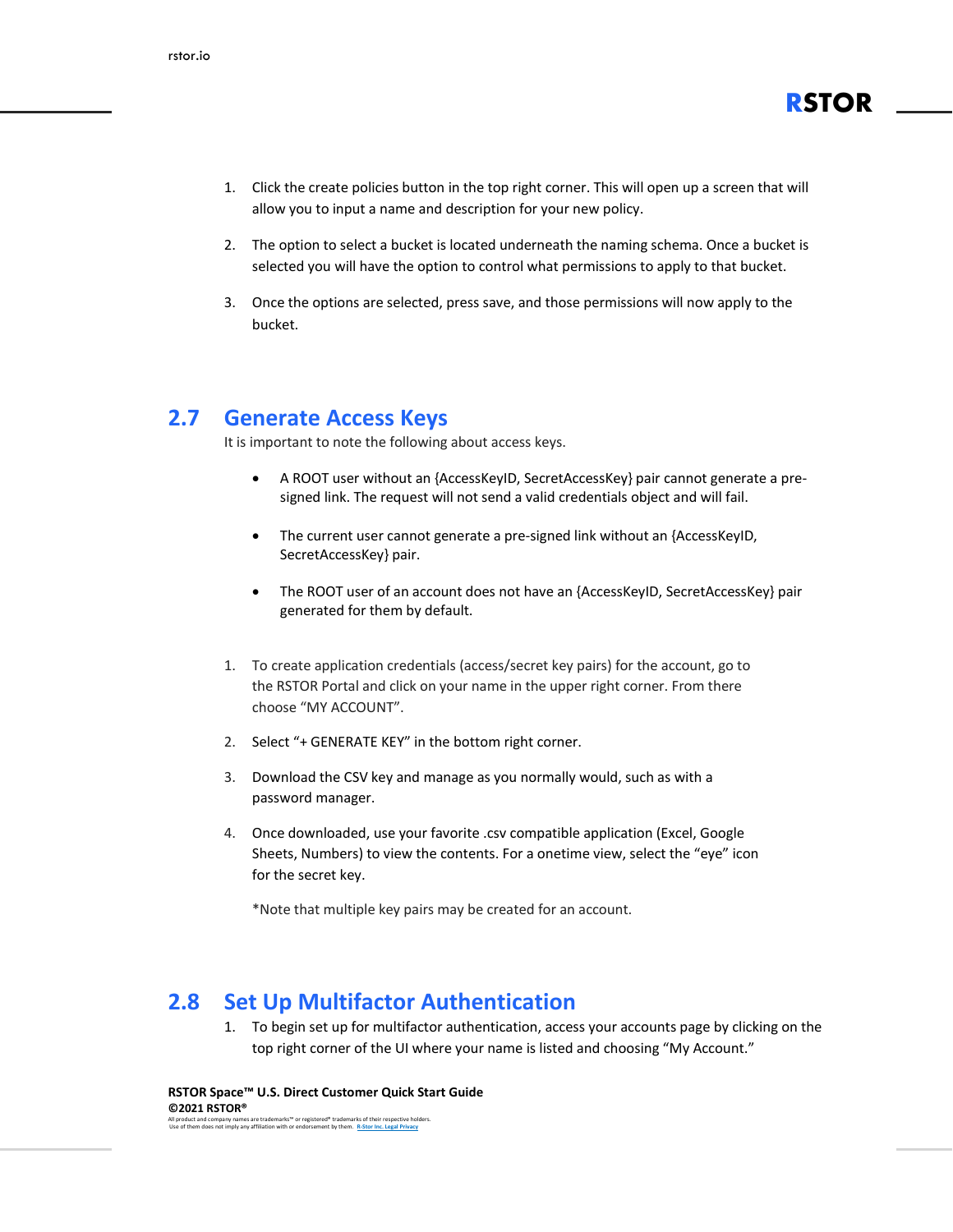- 2. Next, press the "ENABLE 2FA".
- 3. This will display a QR code along with a secret key in a popup menu. Most MFA apps will ask to scan this QR code. Your MFA app will then provide a token that needs to be entered into the available space below the QR code to confirm the setup.
- 4. Once setup is completed, a handful of recovery keys will be given in case you lose access to your MFA device. Please make sure to copy these down. This will be the only way to recover your locked account. Popular MFA apps are Authy and Google Authenticator.

# <span id="page-8-0"></span>**2.9 RProtect**

RSTOR Space uses whitelisting as part of our security. To add an IP address range to our whitelist use the RProtect tab in the web GUI.

|                                       | <b>SUBSET</b> | RPROTECT > SUBNET WHITELISTING<br>REQUEST A NEW WHITELIST RULE                                                                                                        |               |                         |
|---------------------------------------|---------------|-----------------------------------------------------------------------------------------------------------------------------------------------------------------------|---------------|-------------------------|
|                                       |               | New whitelist rules must be expressed by your resulter to become active                                                                                               |               |                         |
|                                       |               | SUBNET                                                                                                                                                                |               | $+$ <b>NEQUEST NULL</b> |
|                                       | o<br>u        | <b>SAIN MELLING MODERN</b><br>Enter the subret you want to create a whitefail rule for                                                                                | Shirtun<br>٠  | <b>Actions</b>          |
|                                       | D<br>п        | <b>Report</b><br><b>ITE THEILVES</b><br>Paper is not a called subject.                                                                                                | <b>ACTIVE</b> | a                       |
| <b>System</b>                         |               | TIME TO LIVE (OPTIONAL)                                                                                                                                               |               |                         |
| <b><i><u>Statements</u></i></b><br>29 |               | Enter the number of days for your whitelist nile to be enforced.<br>Zinter (#) or leave himst to inplie the enforceable period indefinite:                            |               |                         |
|                                       |               | VA 17<br>Time to live                                                                                                                                                 |               |                         |
|                                       |               | <b>NOTES (OPTIONAL)</b>                                                                                                                                               |               |                         |
|                                       |               | Let your reseller know about any additional information. Plan text only. Cherotte: cause 0 of 144.<br><u> 1949 - Francisco Maria de Maria de Militar de Secundo I</u> |               |                         |
|                                       |               | Norm                                                                                                                                                                  |               |                         |
|                                       |               | CANCEL<br><b>SAVE</b>                                                                                                                                                 |               |                         |
|                                       |               |                                                                                                                                                                       |               |                         |

#### **RSTOR Space™ U.S. Direct Customer Quick Start Guide ©2021 RSTOR®**

All product and company names are trademarks™ or registered® trademarks of their respective holders. Use of them does not imply any affiliation with or endorsement by them. **[R-Stor Inc. Legal Privacy](https://www.rstor.io/legal-privacy/)**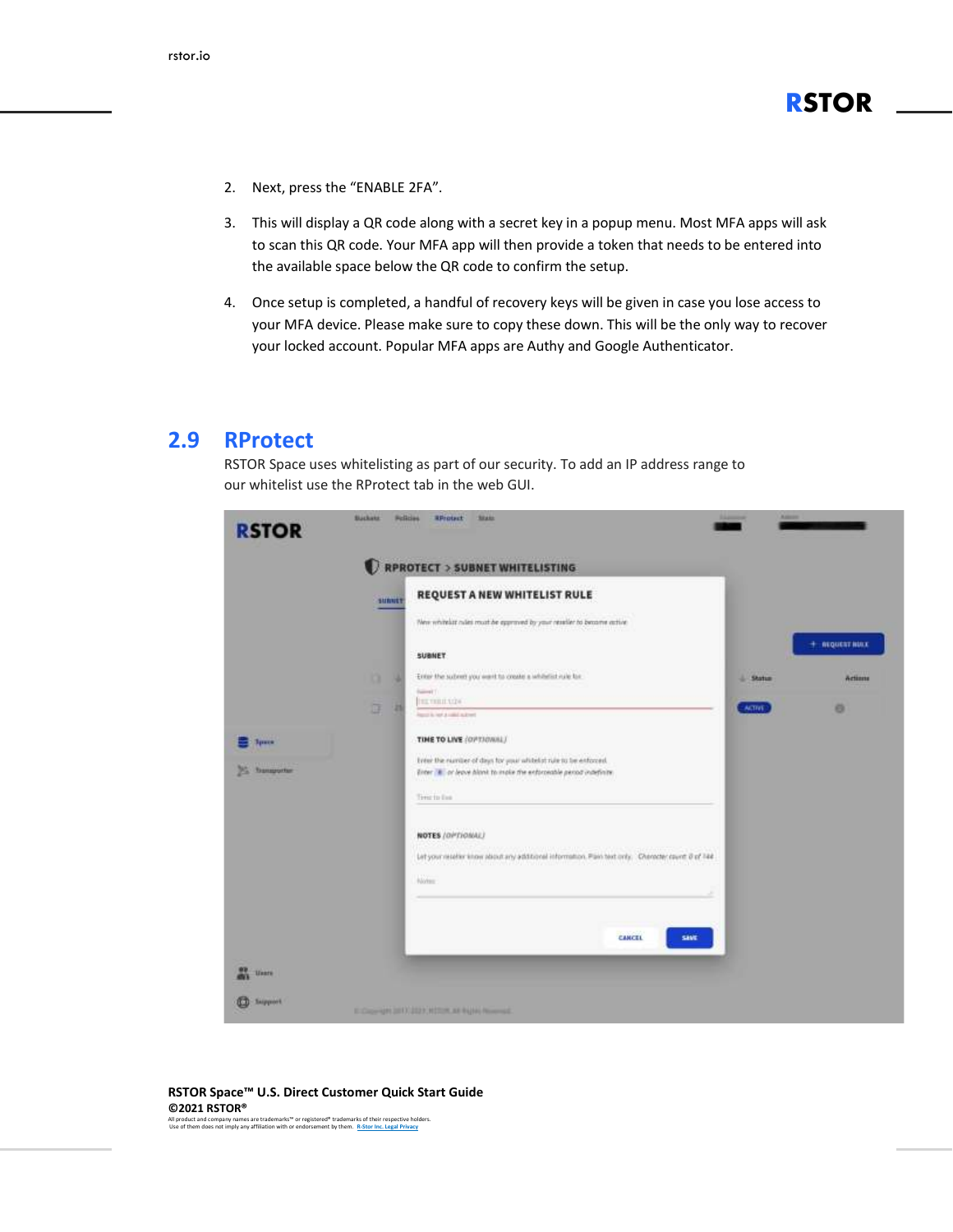

The only required information is the IP/range. Please keep the IP ranges requested as small as possible. Requests are approved automatically for our customer production accounts.

**RSTOR Space™ U.S. Direct Customer Quick Start Guide ©2021 RSTOR®** All product and company names are trademarks™ or registered® trademarks of their respective holders. Use of them does not imply any affiliation with or endorsement by them. **[R-Stor Inc. Legal Privacy](https://www.rstor.io/legal-privacy/)**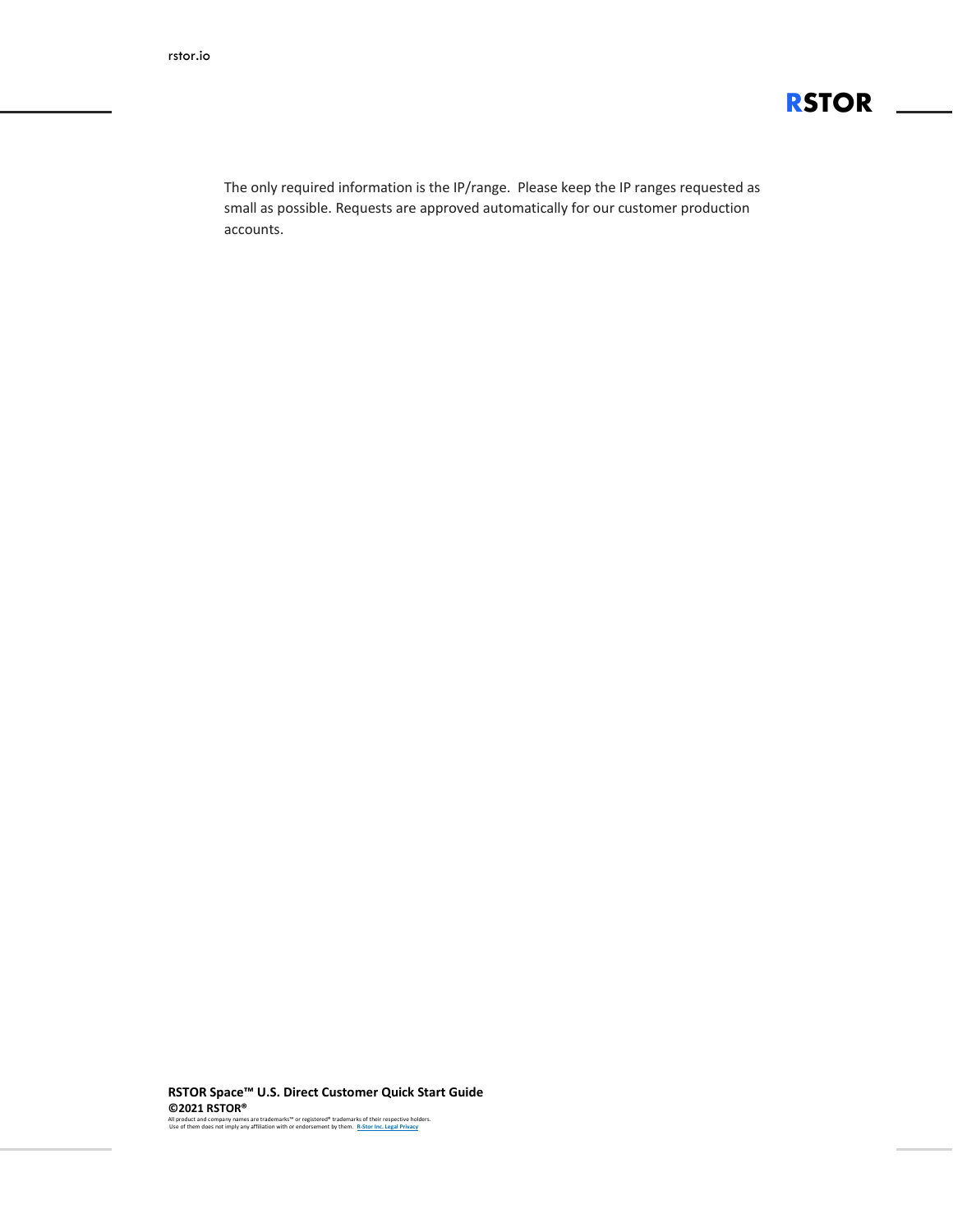

# <span id="page-10-0"></span>**3 Appendix**

#### <span id="page-10-1"></span>**3.1 Statistics of Transfer**

In the RSTOR Space portal, you can display statistics of your account along with the storage and transfer rates. It will also display a graph with the total used space (GB), number of objects stored, egress and ingress traffic, all aggregated by day. This can give insight into when your users seem to be using the most bandwidth.

The admin can choose the date interval to display and can export the data to csv for easier processing using third-party programs.

1. To view the statistics, click on "Stats" in the top navigation bar.

Information on how to obtain the same data in a programmatic way is available in the API documentation.

## <span id="page-10-2"></span>**3.2 Support**

Through the RSTOR Space Support portal, you can receive further support through accessing our API documentation or contacting us. Access the Suport portal by clicking on the tab labelled "Support" on the lower left of the GUI window, then clicking the "CONTACT US" link.

#### <span id="page-10-3"></span>**3.3 Troubleshooting**

The following are some troubleshooting tips for the most common problems we have encountered. Please contact your account team for additional assistance.

- 1. If you are unable to connect to the RSTOR Space web portal using the password reset URL provided with your credentials, please contact RSTOR for a new reset URL. There is a time limit in which these URLs are able to be used.
- 2. If you have obtained a new password reset URL and are still unable to connect to the RSTOR Space web portal, please make note of the error you are receiving.
	- a. "invalid Account, E-mail address or Password" check these match the credentials you were sent.
	- b. "Your IP address (xxx.xxx.xxx.xxx) is not allowed. Make sure you are connected to the correct network and try again." – check that your IP is the